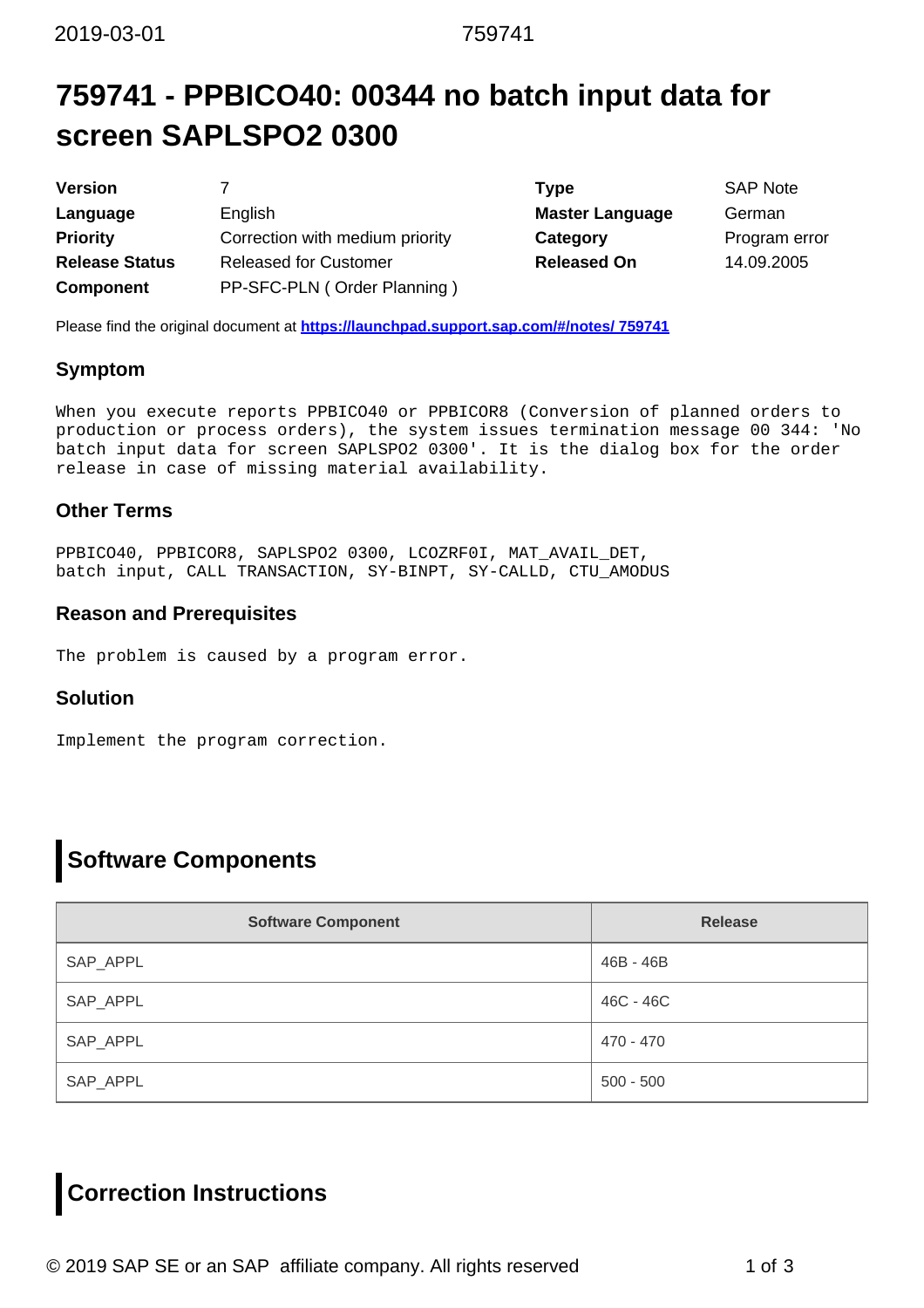2019-03-01 759741

| <b>Software Component</b> | <b>From</b> | <b>To</b> | <b>Version</b> | <b>Changed on</b>   | ID         |
|---------------------------|-------------|-----------|----------------|---------------------|------------|
| SAP APPL                  | 46B         | 46B       |                | 14.09.2005 08:20:47 | 0000752265 |
| SAP APPL                  | 470         | 500       | 3              | 29.07.2004 12:10:13 | 0000318245 |
| SAP_APPL                  | 46C         | 46C       | 4              | 29.07.2004 12:09:42 | 0000318097 |

# **Other Components**

| <b>Component</b> | <b>Description</b> |
|------------------|--------------------|
| PP-PI-POR        | Process Order      |

# **Prerequisites**

| <b>Software Component</b> | <b>From</b> | <b>To</b> | <b>SAP Note/KBA</b> | <b>Title</b>                 | <b>Component</b> |
|---------------------------|-------------|-----------|---------------------|------------------------------|------------------|
| SAP APPL                  | 470         | 470       | 645770              | BAPI: Dialog box for release | PM-WOC-MO        |

# **Support Package**

| <b>Software Component</b> | <b>Release</b> | <b>Support Package</b> |
|---------------------------|----------------|------------------------|
| SAP_APPL                  | 46C            | SAPKH46C48             |
| SAP_APPL                  | 470            | <b>SAPKH47022</b>      |
| SAP_APPL                  | 500            | <b>SAPKH50003</b>      |

## **This document is causing side effects**

| <b>SAP Note/KBA</b> | Title                                            |
|---------------------|--------------------------------------------------|
| 840434              | Release with missing parts with CALL TRANSACTION |